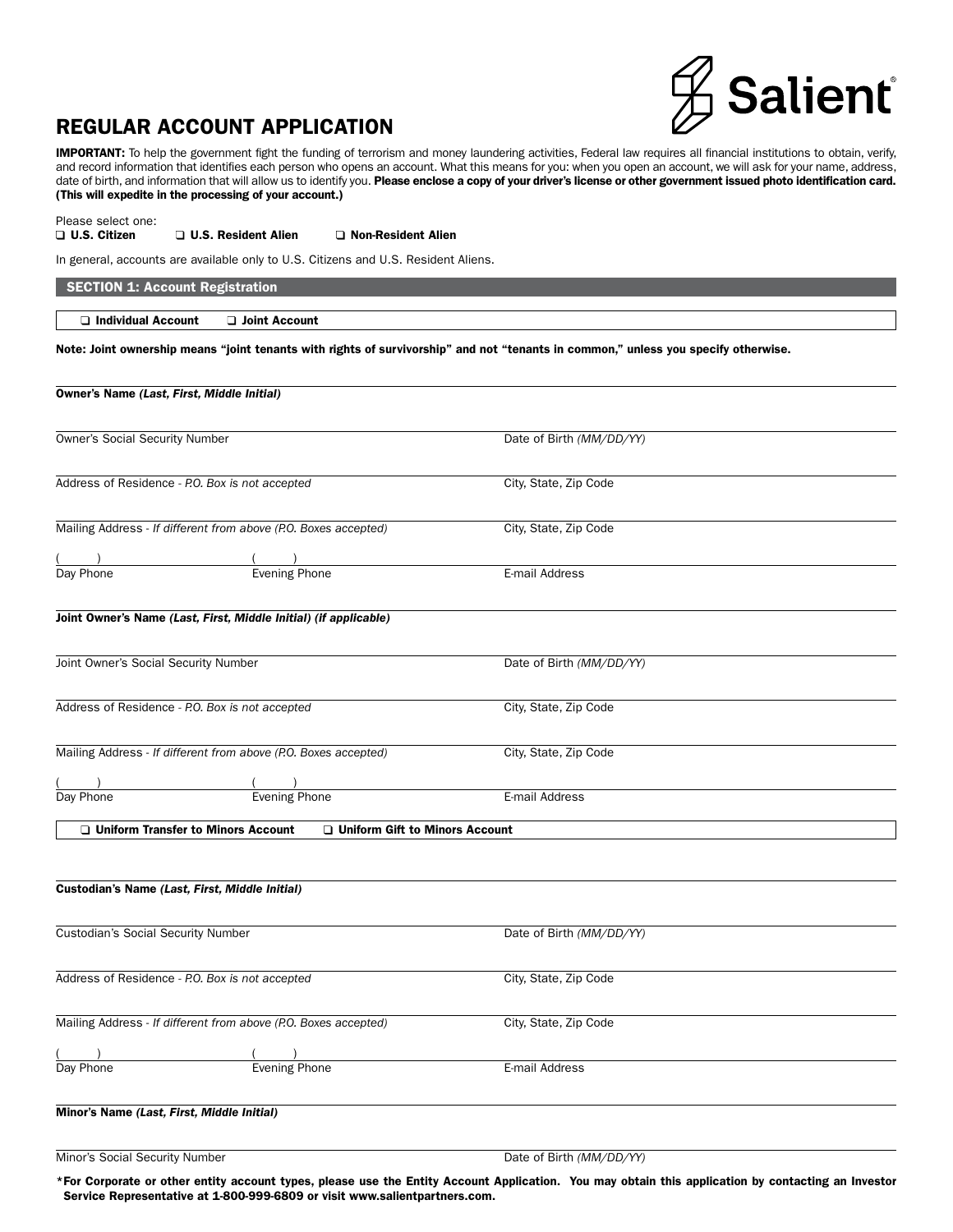#### SECTION 2: Investment Selection

#### How would you like to make your initial fund purchase?

□ Check - Make your personal check payable to Forward Funds and enclose it with your application. We do not accept third party checks (see prospectus for acceptable method of payment).

Electronically - Make a one-time withdrawal from the bank account listed in Section 5 for amount indicated below.

□ Wire - Call our Shareholder Services Department at: 1-800-999-6809 for wiring instructions.

| Expected Trade Date (MM/DD/YY) _ |  |  |  |
|----------------------------------|--|--|--|
|                                  |  |  |  |

|  | Amount | or | Percent | %     |
|--|--------|----|---------|-------|
|  |        |    |         | %     |
|  |        |    |         | %     |
|  |        |    |         | %     |
|  |        |    |         | %     |
|  |        |    |         |       |
|  |        |    |         | 100 % |

#### SECTION 3: Automatic Investment Plan

□ Yes (Please complete below) □ No

This option allows you to make automatic investments (must be the equivalent of at least \$100.00 per month per fund) into your Forward Funds account directly from your bank checking or savings account.

| <b>Fund Name</b> | <b>Fund Number</b> | <b>Ticker</b> | <b>Amount</b> | or | Percent | % |
|------------------|--------------------|---------------|---------------|----|---------|---|
|                  |                    |               |               |    |         | % |
|                  |                    |               |               |    |         | % |
|                  |                    |               |               |    |         | % |
|                  |                    |               |               |    |         | % |
| <b>Total</b>     |                    |               |               |    | 100     | % |

**Enter Automatic Investment** Enter an investment amount and select a maximum of two investment days per month.

How often would you like automatic investment?

 $\Box$  Monthly  $\Box$  Quarterly  $\Box$  Semi-Annually  $\Box$  Annually On or about which date? (e.g., 1st, 8th, 15th, 22nd)

If no date is specified, withdrawals will be made on or about the 5th of the following month, of receipt of your request. \*\*Please note, the date of your first automatic investment should be at least 3 days after this request.\*\*

Please provide bank information in Section 5, if applicable.

#### SECTION 4: Distribution Options

Please complete this section to elect a distribution option. If no option is selected or no bank information is provided, all dividends and capital gains will be reinvested. If ACH to Bank is selected, please complete bank information in Section 5.

| <b>Dividend distribution:</b>      | $\Box$ Reinvest | □ ACH to Bank |
|------------------------------------|-----------------|---------------|
| <b>Capital Gains distribution:</b> | □ Reinvest      | □ ACH to Bank |

#### SECTION 5: Bank Information

Please provide bank information if you are establishing an automatic investment plan and/or are having cash distributions deposited into your account.

**Account type:**  $\Box$  Checking  $\Box$  Savings

Name on Bank Account

Bank Name **ABA Routing Number** *(First 9 digits at the bottom of the check or deposit slip)* **ABA Routing Number** *(First 9 digits at the bottom of the check or deposit slip)* 

Bank Account Number *(Second set of numbers at the bottom of check or deposit slip)*

#### Please attach a voided check or savings deposit slip from the specified bank account.

I authorize Forward Funds to initiate credit and debit entries to my account at the bank that I have indicated. I further agree that Forward Funds will not be held accountable for any loss, liability, or expense for acting upon my instructions. It is understood that this authorization may be terminated by me at any time by written notification to Forward Funds. The termination request will be effective as soon as Forward Funds has had reasonable time to act upon it.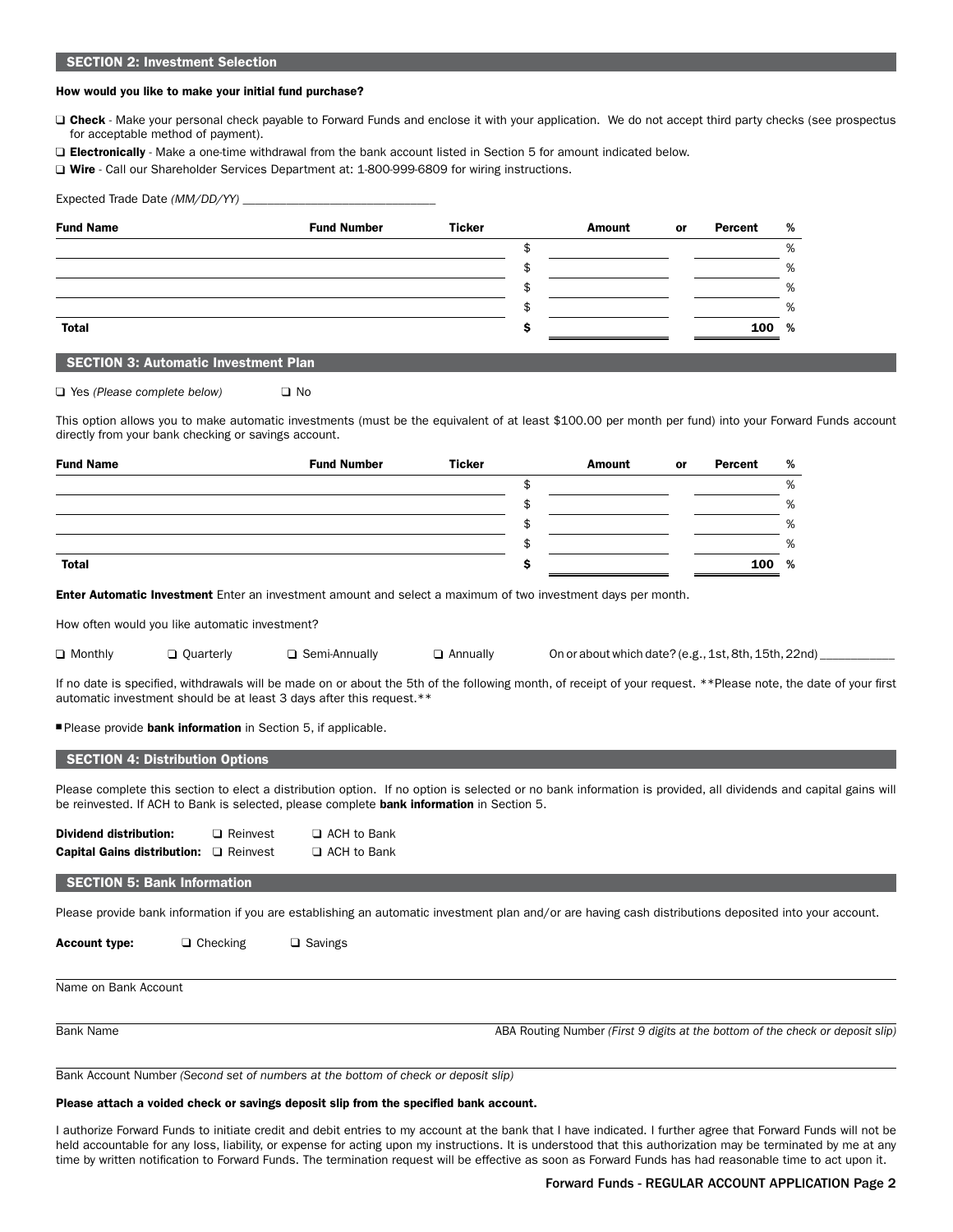#### SECTION 6: Telephone & Online Privileges

As a shareholder, you will automatically have access to your accounts via our automated telephone and online computer services unless you specifically decline from them below.

□ I DO NOT want any telephone privileges. □ I DO NOT want online privileges.

#### SECTION 7: eDelivery

E-Delivery options are available; please visit our website at www.salientpartners.com. (Please have your account number)

#### SECTION 8: Cost Basis Method Selection

The cost basis of covered shares, generally shares acquired on or after January 1, 2012, is determined using the fund's default method, unless you elect a different method below. Please check one box.

| ⊔ Average Cost (ACST) <b>Default Cost Basis Meth</b> |  |  |
|------------------------------------------------------|--|--|
| □ Last In, First Out (LIFO)                          |  |  |

□ Specific Share Identification (SLID) Secondary Method\* \_

od **Q** First In, First Out (FIFO) **Last Incremental** Low Cost (LOFO) □ High Cost (HIFO) CONTINUES CONTINUES CONTINUES CONTINUES CONTINUES CONTINUES CONTINUES CONTINUES CONTINUES CONTINUES CONTINUES CONTINUES CONTINUES CONTINUES CONTINUES CONTINUES CONTINUES CONTINUES CONTINUES CONTINUES CO

\*If you elect Specific Share Identification, you may also elect a Secondary Method, other than Average Cost, that will apply when lots are not specified. If a Secondary Method is not elected, the default is FIFO.

The method you elect will apply to covered shares for funds established under this account, including funds you may acquire at a later date, unless you instruct us otherwise. If available, cost basis for noncovered shares, generally shares acquired before January 1, 2012, is determined using the Average Cost method. Non-covered shares are redeemed prior to covered shares unless otherwise specified at the time of the redemption.

To determine which cost basis method is appropriate for your tax situation, please consult a qualified tax professional.

#### SECTION 9: Signature(s)

I have received and read the Prospectus for the Funds in which I am investing and agree to the terms therein, and acknowledge the receipt of the Forward Funds Privacy Notice. I am responsible for reading the prospectus and Statement of Additional Information of any fund into which I exchange.

I authorize Forward Funds, and its agents to act upon instructions (by phone or in writing) believed to be genuine for this account or any account into which exchanges are made. I agree that neither Forward Funds nor its agents and affiliates will be liable for any loss, cost, or expense for acting on such instructions, provided the Funds employ reasonable procedures to confirm that instructions are genuine.

Per state requirements, property may be transferred to the appropriate state if no activity occurs in the account within the time period specified by state law.

#### Under penalties of perjury, I certify that:

- 1. The number shown on this form is my correct taxpayer identification number, and
- 2. I am not subject to backup withholding because: (a) I am exempt from backup withholding, or (b) I have not been notified by the Internal Revenue Service (IRS) that I am subject to backup withholding as a result of a failure to report all interest or dividends, or (c) the IRS has notified me that I am no longer subject to backup withholding, and
- 3. I am a U.S. Citizen or other U.S. person (as defined in the IRS Form W-9 instructions), and

4. The FATCA code(s) entered on this form (if any) indicating that I am exempt from FATCA reporting is correct.

Certification instructions. You must cross out item 2 above if you have been notified by the IRS that you are currently subject to backup withholding because you have failed to report all interest and dividends on your tax return. Item 4 above does not apply if you are submitting this form for an account maintained in the United States.

If you do not provide a correct taxpayer identification number, you may be subject to a \$100 IRS penalty.

The Internal Revenue Service does not require your consent to any provision of this document other than the certifications required to avoid backup withholding.

Please enclose a copy of your driver's license or other government issued photo identification card. (This will expedite in the processing of your account)

Signature Date *(MM/DD/YY)* 

Signature *(if applicable)* Date *(MM/DD/YY)*

Distributor: ALPS Distributors, Inc. for the Forward Funds

Shares of the Forward Funds are offered by the Distributor. The Distributor is not a bank, and shares of the Fund are not deposits, obligations of, guaranteed, or endorsed by any bank, nor are they federally insured or otherwise supported by the FDIC, the Federal Reserve Board or any other agency.